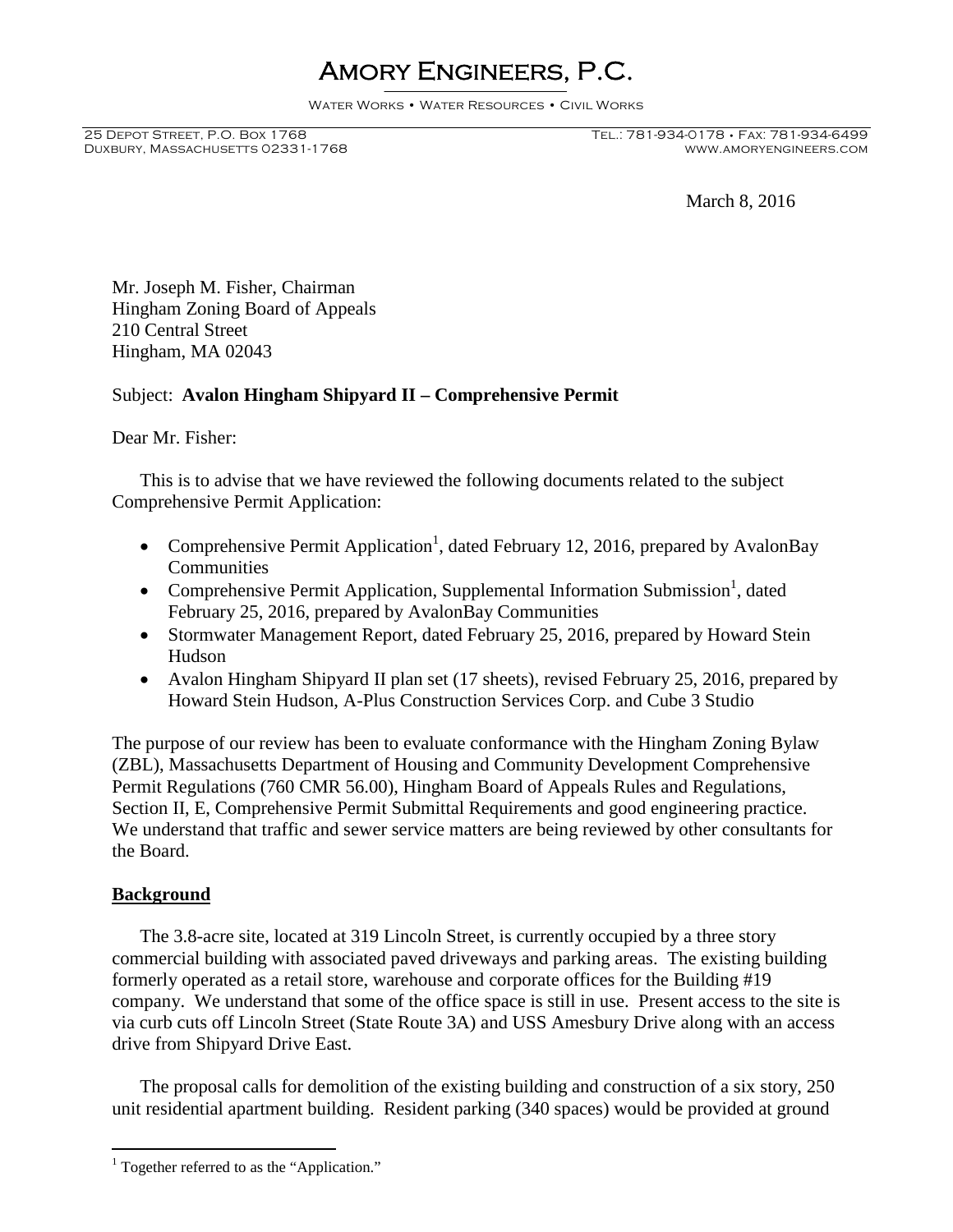level under the new building and visitor parking (52 spaces) would be provided in a parking lot south of the building near the intersection of Lincoln Street and USS Amesbury Drive. Access to the visitor parking lot would be via the existing curb cut off USS Amesbury Drive. Access to the resident parking would be from a main entrance curb cut off USS Amesbury Drive along with nine access aisles off the access road from Shipyard Drive East, which is proposed to connect through to USS Amesbury Drive. The access drive from Shipyard Drive East to USS Amesbury Drive is proposed to be 22-feet wide and run in an east-west direction, parallel and adjacent to the northern property line of subject site.

Water for both domestic and fire service would be provided by connection to an existing 8 inch ductile iron watermain in the southeast portion of the site. Sewer service would be provided by connection to the municipal system via an existing sewer manhole, also located in the southeast portion of the site. Electric service would be provided underground by connection to the existing electric utility system in USS Amesbury Drive. The stormwater management system would consist of four connections to the existing drain lines in USS Amesbury Drive. Two of the connections would be directly from treatment unit type catch basins in the visitor parking area to new manholes cut into the existing drain lines. One would be from an area drain, located in a landscaped area near the southeast corner of the proposed building, connecting into an existing drain manhole. The fourth would be a manhole cut into an existing drain line near the proposed intersection of USS Amesbury Drive and the proposed access drive to Shipyard Drive East. Tributary to the fourth connection would be drain lines which convey runoff collected in catch basins in the proposed access drive and roof drains from the proposed building. Stormwater collected from the access drive would be treated by deep-sump, hooded catch basins and a hydrodynamic-type water quality unit.

#### **Comments**

#### General comments

- 1. We believe the Application complies with the Massachusetts Department of Housing and Community Development Comprehensive Permit Regulations, 760 CMR 56.05 (2) – Elements of Submission and Hingham Board of Appeals Rules and Regulations, Section II, E, Comprehensive Permit Submittal Requirements.
- 2. The number of units and bedrooms needs to be clarified. The Application and Sheet C0.00 (cover sheet) of the plan set both list 250 units, yet the number of one and two bedroom units differ. There are a total of 246 units shown on the Architectural Floor Plans (Sheets A-101.0, A-102.0 and A-104-0). Also, the average size of the units shown on the Architectural Floor Plans, especially the three bedroom units, differs from the Application and Sheet C0.00. See Table 1, attached, for more information.
- 3. We question the area of open space listed in the Application (10,243 s.f.). The Post-Construction Hydrology calculations included in the Stormwater Management Report indicates 9,021 s.f., which is approximately what we scaled off the plans (8,950 s.f.). However, approximately 640 s.f. is located in the western portion of the visitor parking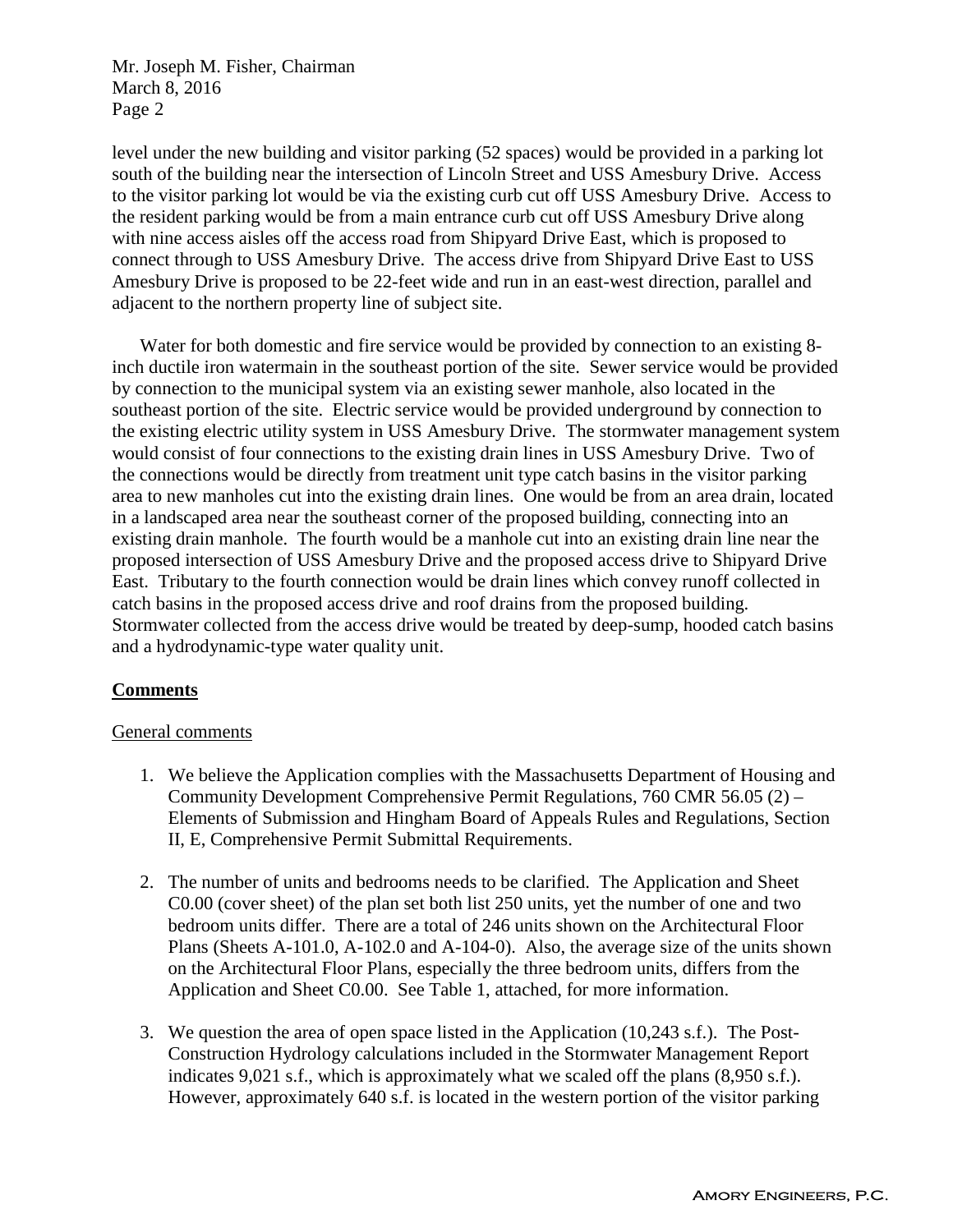> area, which is within an easement on adjacent property and not on the subject property. This should not be counted toward the open space. We understand that the applicant is seeking waivers from ZBL Sections IV-E.1.d and IV-E.1.f. Section IV-E.1.d requires 2,000 s.f. of open space per unit which is not within a fifty-foot landscaped buffer from property lines. Section IV-E.1.f. establishes the fifty-foot buffer and if the Board does not grant the waiver from this section, total open space actually on site would be about 265 s.f., or about 1 s.f. per unit.

- 4. There are proposed retaining walls shown on the plans. We note the following:
	- a. The proposed wall at the southwest corner of the resident parking area will be greater than four feet in height. Walls over four feet in height require a building permit and design by a registered structural engineer.
	- b. Based on proposed grading the wall in the northwest portion of the site, along the north property line should be extended east approximately 460 feet toward USS Amesbury Drive.
	- c. Details of retaining wall design should be shown on the plans.
- 5. There is a bike storage area shown in the northwest portion of the site. It appears that this may be a structure. Architectural drawings/details should be included in the plans.
- 6. There appears to be adequate pedestrian access/circulation along the south side of the building adjacent to the visitor's parking area and the east side of the building along USS Amesbury Drive. However, defined pedestrian access on the north side of the building along the access drive is limited to the western quarter of the building. From that portion of the building there is a defined pedestrian route to a sidewalk along the access drive to Shipyard Drive East. However, there is no defined pedestrian route along the remainder of the north side of the building/access drive to provide pedestrian access/circulation from USS Amesbury Drive to Shipyard Drive East. We note that the Massachusetts Housing Partnership (MHP) eligibility letter recommended "additional pedestrian improvements in the rear."
- 7. The MHP eligibility letter also recommended a playground if additional property is acquired, or if additional property is not acquired, "a play area or program element identified for children should be provided." We have not seen a play area or program element identified for children.
- 8. There will be a reduction in impervious area under proposed conditions. Therefore, there will be less stormwater runoff generated from the site. The calculations included in the Stormwater Management Report show that post-development rate and volume of runoff will not exceed existing rate and volume of runoff. Also, the proposed stormwater system includes best management practices that will enhance the quality of stormwater under post-development conditions. However, we note the following: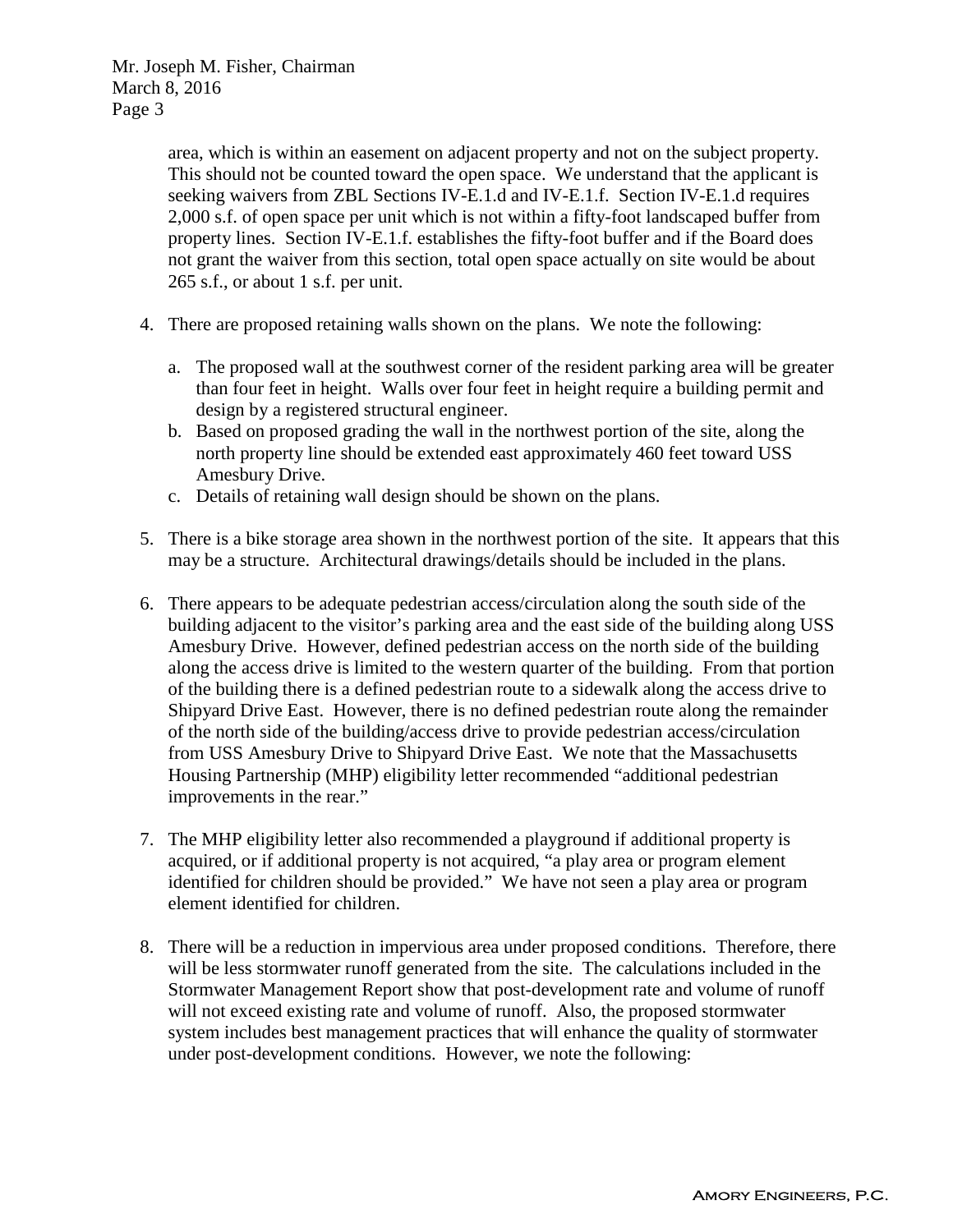- a. The Stormwater Management Report indicates that an Operation and Maintenance Plan for the stormwater system will be provided. This plan should be submitted for review.
- b. In order to adequately convey the design storm without surcharge, a double grate should be provided on catch basin CB 3.
- c. Although the calculations indicate that the rate of runoff will not be increased under post-development conditions, the proposed stormwater system will more effectively collect runoff and likely discharge it into the existing drainage system at higher rates than existing conditions. The adequacy of the existing drainage system to handle the flow from the development should be assessed.
- 9. We note that a four inch domestic water service is shown. We question if this will be sufficient to adequately serve the development and trust that the required size of this service will be confirmed during final building design.
- 10. There are no proposed fire hydrants shown on the plans. Hydrants should be shown and the Applicant should coordinate proposed locations with the Fire Department.
- 11. ZBL Sections IV-E.2.e requires a plan showing the "exterior lighting pattern to include description and location of lighting fixtures." A photometric plan and light fixture detail should be submitted.
- 12. ZBL Section V-A.5.k requires that parking areas be laid out to "provide sufficient space for the storage of plowed snow unless removal by other means is assured." Snow storage areas should be shown on the plans or the Applicant should document how snow will be removed.

We have reviewed the Listing of Requested Exceptions / Waivers. The requested waivers mainly impact the building size (area and height) and density of the development and we believe that the majority of them are necessary to construct the proposed building. Aside from the comments we have raised we do not believe the requested waivers have a major impact on the site with respect to good engineering practice. However, we suggest the Board consider the following:

- 1. Based on our comments above the ratios of open space per unit, and other per unit requirements may need to be revised.
- 2. The Applicant is seeking a waiver from ZBL Section IV-A which is the setback requirements. They are asking for zero rear setback. However, with frontage on Lincoln Street<sup>2</sup> the rear setback from the north property line would be about 23.5 feet from the main building. The proposal requires relief from the rear setback requirement but it is not for a setback of zero. The Applicant is also asking for zero setback from side property

<sup>&</sup>lt;sup>2</sup> We understand that the Town does not recognize USS Amesbury Drive as a public or private street which would provide frontage.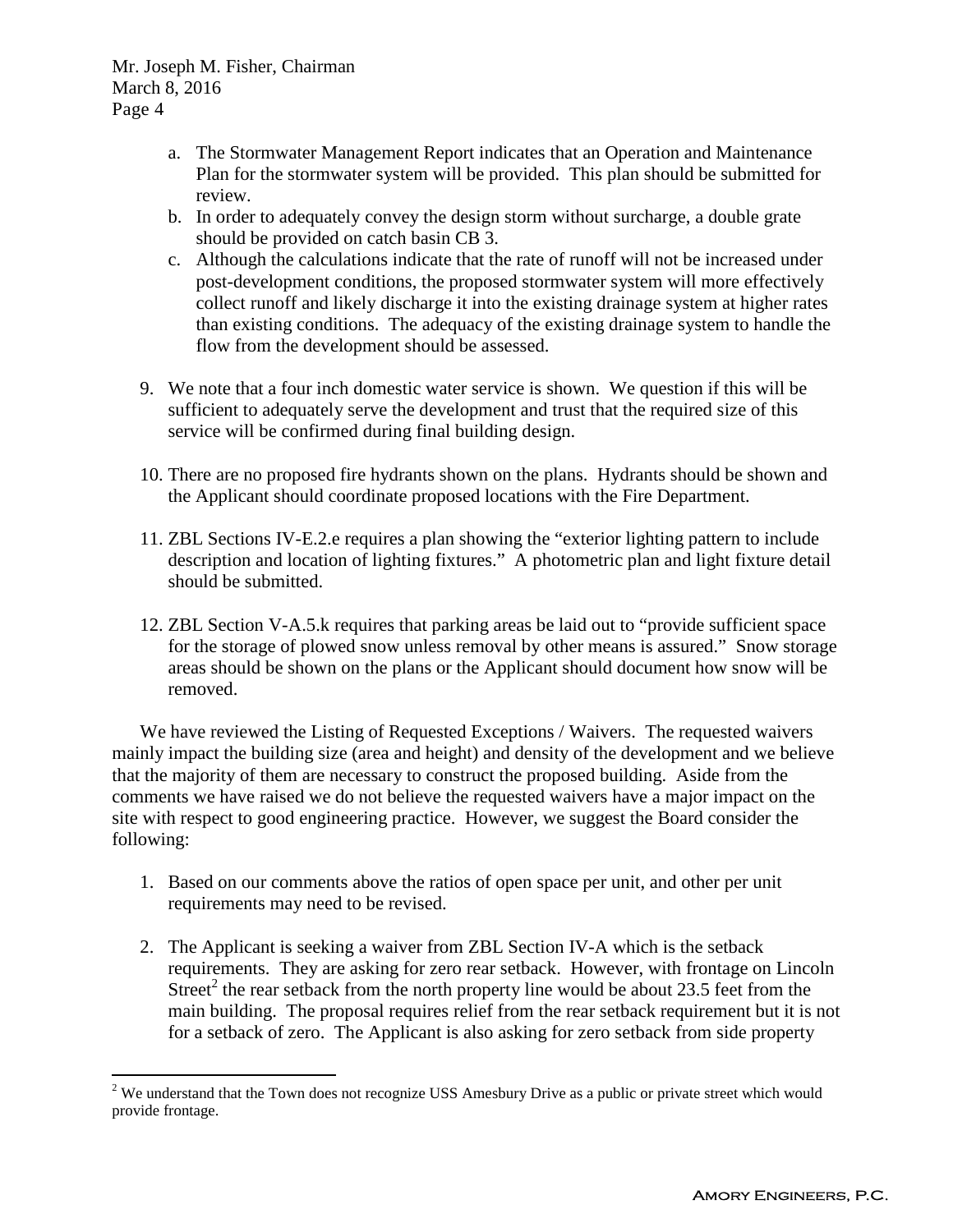> lines. We suspect this is for the setback from the south line bordering the 315 Lincoln Street property because aside from that line, the smallest side setback would be about 4.5 feet between the west property line and the bike storage structure. The Applicant should clarify this request.

- 3. The Applicant is seeking a waiver from ZBL Section V-A.2 which requires 2 parking spaces per residential unit (500 spaces). The list of waivers proposes 1.56 spaces per unit. However, this ratio includes both the 340 resident and 52 visitor parking spaces. The Application states that the adjacent Avalon residential development currently utilizes approximately 1.5 parking spaces per residential unit, which includes visitor parking. The Applicant should provide information on the ratio of resident vs. visitor parking spaces at the existing Avalon development to confirm that the proposal will provide sufficient parking for residents, visitors and employees. We suspect that less visitor and more resident parking spaces may be needed.
- 4. The Applicant is seeking a waiver from ZBL Section V-A.3 with regard to aisle width where 24-feet is required for ninety degree parking. However, all aisles are shown to be 24-feet on the plans. We do not believe this waiver is necessary.

Please give us a call should you have any question.

Very truly yours,

AMORY ENGINEERS, P.C.



By:

Patrick G. Brennan, P.E.

PGB enc.